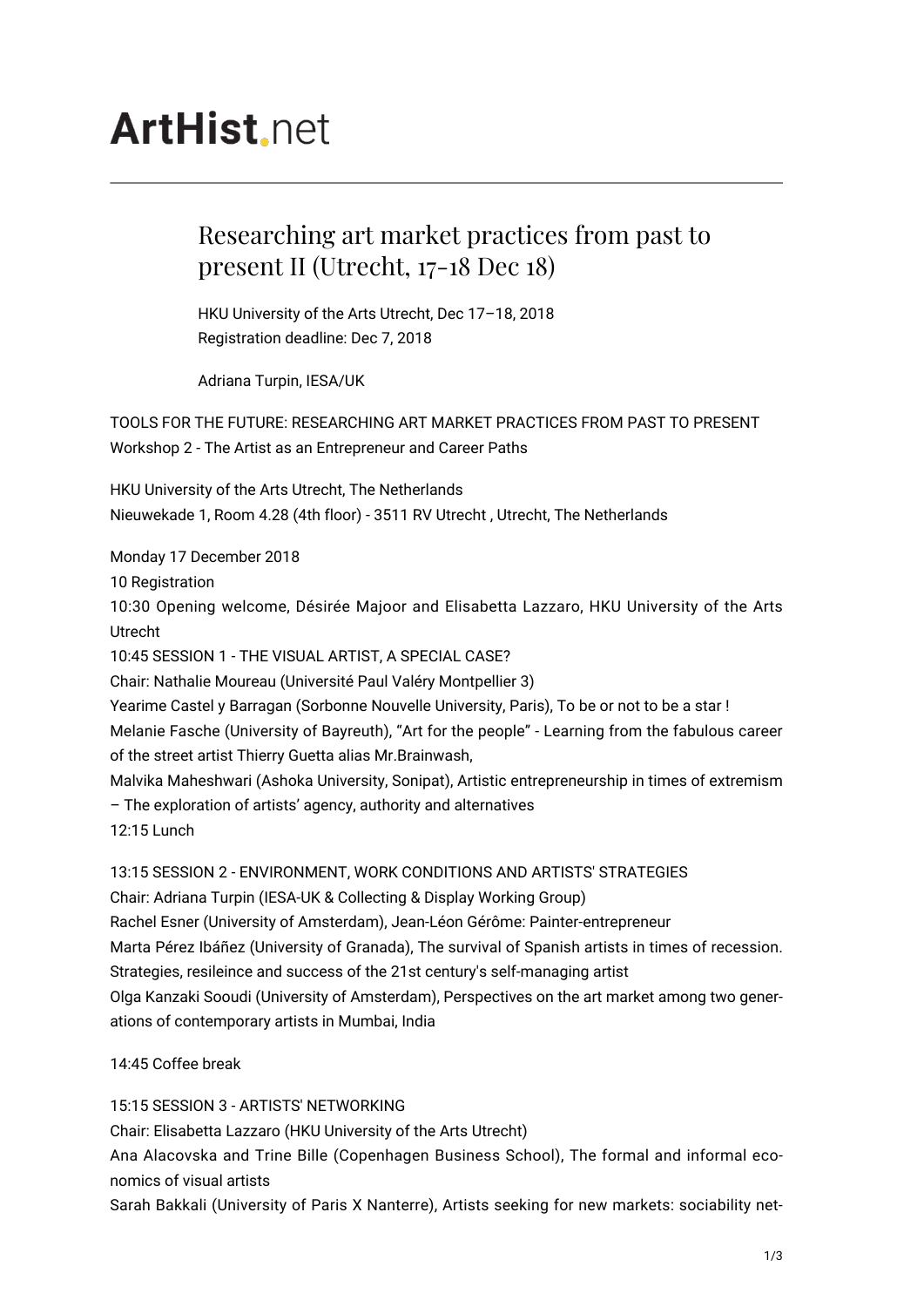works and commercial strategies at the Isabey studio,

I-Yi Hsie (National Taiwan University), Art Malls and the Culture of Popular Art Collecting in East Asia

Juliana Murcia Ortiz (Universidad de Los Andes, Bogota), Artbo Weekend and urban interventions in Bogota!

17:15 Coffee break

17:45 Keynote: Paolo Coen (University of Teramo), Carlo Maratti (1625-1713): Shaping a social and professional role for the modern artist

18:45 Day 1 wrap-up, Adriana Turpin (IESA-UK & Collecting & Display Working Group) 19 Closing of Day 1

Tuesday 18 December 2018

9 SESSION 4 - INSTITUTIONS AND ARTISTS' CAREERS!

Chair: Elisabetta Lazzaro (HKU University of the Arts Utrecht)!

Neil Alper and Gregory Wassall (Northeastern University, Boston), The career paths of visual arts! Bronwyn Coate (RMIT University, Melbourne), Participation in the Venice Biennale and the implications for artists' careers and trajectories: Evidence from Australia

Marcela Rusinko (Masaryk University Brno), Disregarded or adored? Women artists ' market in communist Czekoslovakia. The case of Adriena Simotova and her career path 10:30 Coffee break

11 SESSION 5 - ARTISTS, INTERMEDIARIES AND THE INTERNATIONAL MARKET

Chair: Adriana Turpin (IESA-UK & Collecting & Display Working Group)!

Bruce Haines (Kingston University, London), What might alternative methods of representing artists in the commercial sector look like!

Tamara Mason (Temple University, Philadelphia), The allure of spirituality: El Greco and his Spanish patronage!

Elisabetta Lazzaro and Nathalie Moureau (HKU University of the Arts Utrecht & Université Paul Valéry Montpellier 3), Artists' promotion and internationalisation: A fair's perspective!

12:30 Lunch

13:30 SESSION 6 - VALUING AND RANKING ARTISTS

Chair: Nathalie Moureau (Université Paul Valéry Montpellier 3)

Francesco Angelini and Massimiliano Castellani (University of Bologna), A new measure of artists' talent and fame: an empirical approach!

Andrea Rurale (Bocconi University, Milan), The value of an art work: Sense and sensibility Darius Spieth (Louisiana State University), Art by numbers': Rankings of artists, the art historical canon, and the art market

15 Coffee break

15:30 Keynote: Marek Claassen (Fouder and CEO of Artfacts.net, Berlin), Artist: A career off the beaten path!

16:30 Ana Barroso (artist, Lisbon), Video and introduction